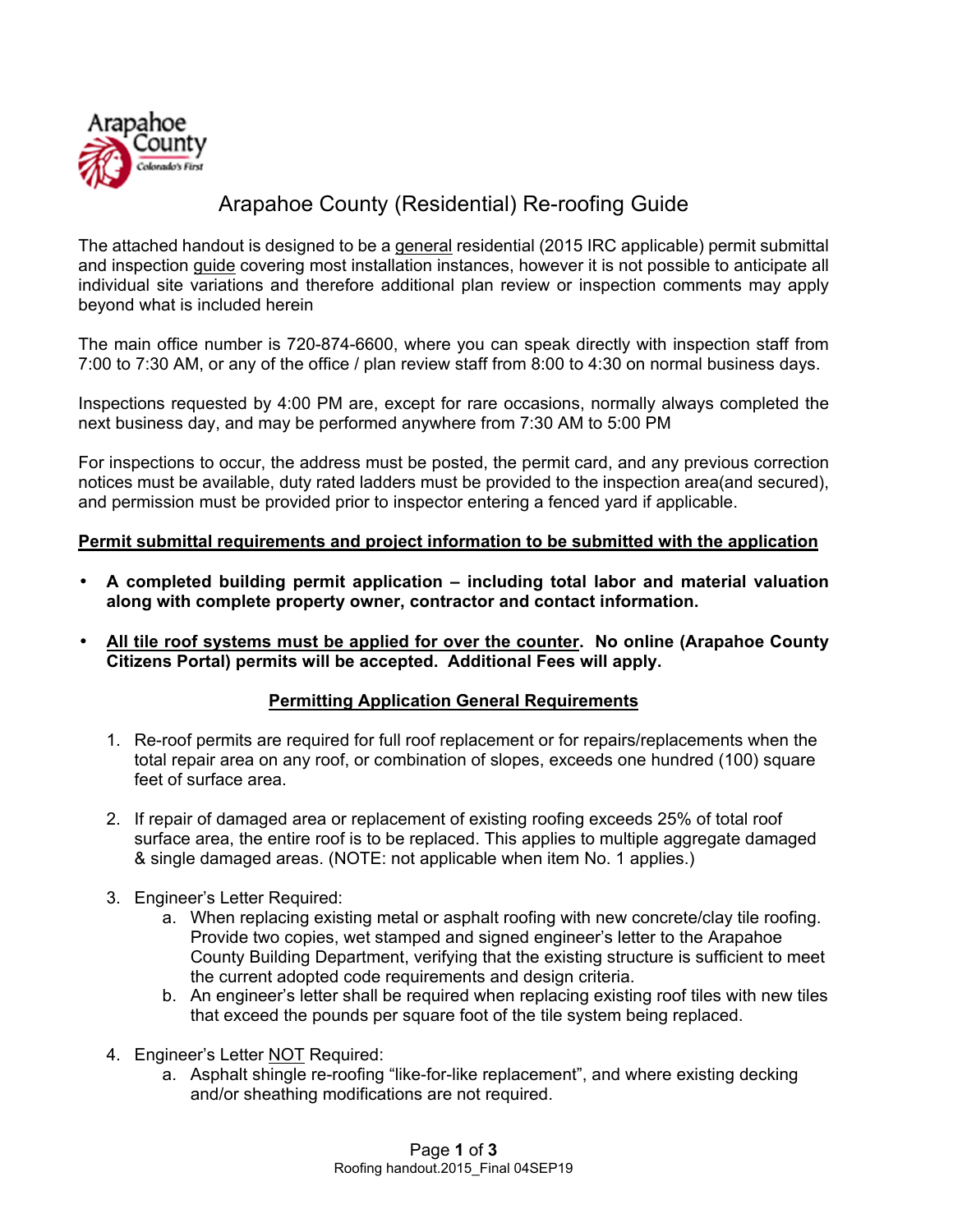- b. The new proposed concrete or clay tile roofing material pounds per. square foot value "like-for-like" is equal to or less than the existing concrete or clay tile roofing to be replaced. The applicant must provide a signed letter by the Contractor/installer indicating that the proposed roofing material is equal to or less than the existing concrete or clay tile roofing to be replaced. Provide manufacturer documentation as proof of material weight/square meets this requirement.
- 5. R104.9.1 Used materials and equipment. Used materials, equipment and devices shall not be reused unless approved by the building official. Used, harvested or salvaged roofing tiles are not permitted unless the tiles are in an unopened package with the manufacturer's certification of compliance with the applicable Building Code or the tiles have been certified by a licensed professional engineer as meeting the applicable Building Code requirements for such tile.

## **Inspection Requirements**

- 1. A ladder or ladders must be provided and secured in place for all roofing projects and at all levels to be inspected.
- 2. The installation of a new roof covering over an existing layer shall be permitted per the limitations of IRC Section R908.3.1. As per IRC Section 908.3.1.1, a roof re-cover shall not be permitted where the existing roof has two or more applications of any roof covering, or where the existing layers must be removed prior to new roof installation. Any water damaged or rotted decking must be replaced and inspected prior to concealment.
- 3. All roof coverings and associated components must be installed according to the manufacturer's installation instructions. Therefore, the installation instructions, normally included on the product wrapper, MUST be provided at the time of inspection.
- 4. The applicant is encouraged to be present during the roofing inspection, though this is not required. However, the applicant shall be responsible for requesting inspections upon completion of the work, ensuring that the permit card and manufacturer's installation instructions are on site, providing access to the inspection area (ladders where required, unlocked gates, etc), and returning the permit card to the County upon receiving inspection approvals.
- 5. Flashings are required to be installed per code, as specified in Section R903.2, and would include protecting all areas / openings to prevent moisture from entering the structure, as in roof-to-wall joints, chimneys, roof openings, open areas at soffits and eaves, etc.
	- **R903.2 Flashing.** Flashings shall be installed in a manner that prevents moisture from entering the wall and roof through joints in copings, through moisture permeable materials and at intersections with parapet walls and other penetrations through the roof plane.
	- **R903.2.1 Locations (Amended).** Flashings shall be installed at wall and roof intersections, wherever there is a change in roof slope or direction and around roof openings, and shall include dripedge at all eaves, rakes and soffit locations. A flashing shall be installed to divert the water away from where the eave of a sloped roof intersects a vertical sidewall. Where flashing is of metal, the metal shall be corrosion resistant with a thickness of not less than 0.019 inch (0.5 mm) (No. 26 galvanized sheet).